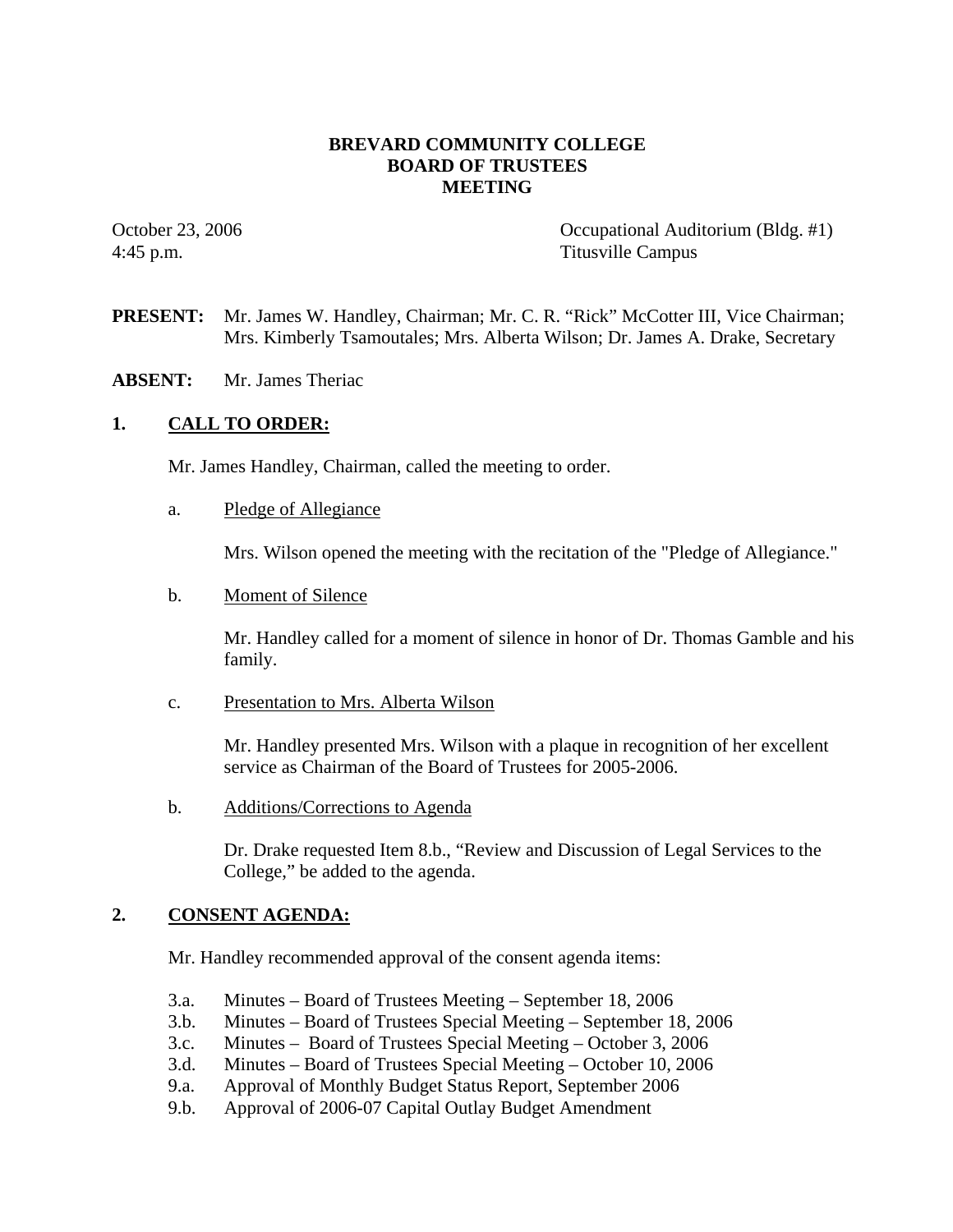Board of Trustees Meeting October 23, 2006 Page -2-

- 9.c. Approval of the Direct Support Organization Quarterly Reports
- 9.d. Approval of Disposal of Property
- 9.e. Approval of use of Academic Improvement Trust Funds for the Planetarium

Mrs. Wilson moved approval of the consent agenda items. Mrs. Tsamoutales seconded the motion. All those voting in favor of the motion -Wilson, Tsamoutales, Handley and McCotter; opposed - none. Motion unanimously approved. (Theriac – absent)

### **3. APPROVAL OF OFFICIAL MINUTES OF PREVIOUS MEETINGS:**

a. Minutes – Board of Trustees Retreat – September 18, 2006

Approved – consent agenda.

b. Minutes – Board of Trustees Special Meeting – September 18, 2006

Approved – consent agenda.

c. Minutes – Board of Trustees Special Meeting – October 3, 2006

Approved – consent agenda.

d. Minutes – Board of Trustees Special Meeting – October 10, 2006

Approved – consent agenda.

### **4. CITIZEN'S PRESENTATION:**

None.

### **5. COMMUNICATIONS:**

### a. Report by the Foundation Regarding the Thomas E. Gamble First-Generation in College (FGIC) Scholarship

Dr. Drake introduced Mr. Dick Beagley, BCC Foundation Executive Director, who reported on the proposal for the Thomas E. Gamble First-Generation in College (FGIC) Scholarship. Mr. Beagley reported that the funding for the First-Generation in College Scholarship was approved by the 2005 legislature. These funds have been appropriated and are available for students whose parents did not attend college. BCC's pro-rated funding allotment is \$108,000, which could be matched up to \$216,000. The legislature stipulated the FGIC scholarship must be in place and reported by January 15, 2007, with funds allocated, but not expended, by June 2008.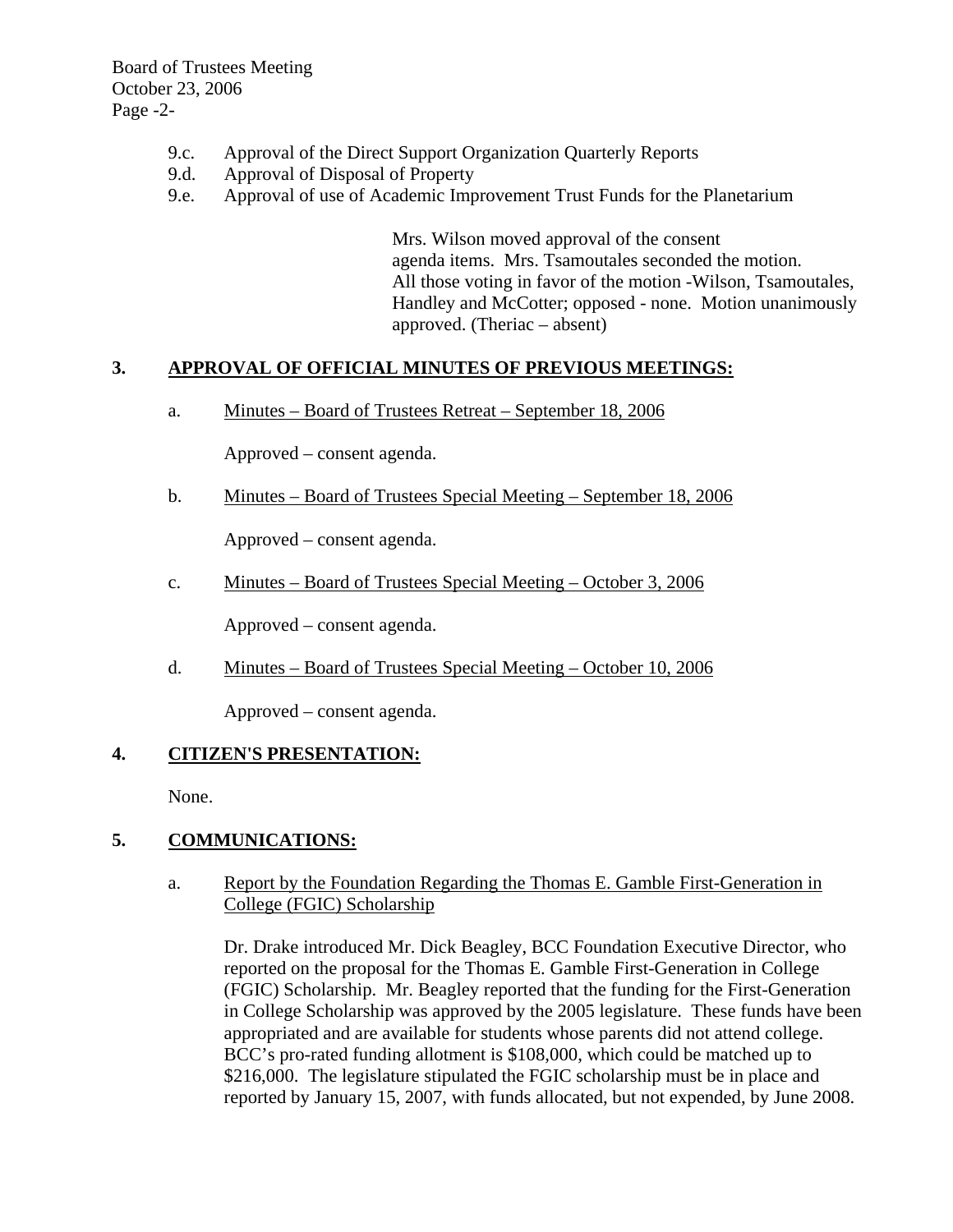Board of Trustees Meeting October 23, 2006 Page -3-

> Mr. Beagley further reported that due to the narrow timeframe allotted for distribution of these funds, the Executive Directors of 26 of the 28 Florida Community College Foundation offices, have opted to use unrestricted monies to fund the scholarship match.

Mr. Beagley reported the BCC Foundation Executive Committee moved to allocate \$50,000 in unrestricted funds to create the Thomas E. Gamble First-Generation in College (FGIC) Scholarship. The motion further stated that if through analysis it was determined that there was significant need beyond \$50,000, the Foundation would request approval by the Executive Committee for up to \$108,000 prior to the January 15, 2007, deadline. These funds would be submitted to the state for matching funds. Mr. Beagley reported that donations could also be made by community members, with the possibility for a future endowment.

Mr. Beagley reported that a committee will be formed to establish the scholarship criteria and work with the Brevard County School System administration to ensure new students have access to these funds, which are need-based. Dr. Fettrow reported the 2.0-2.5 GPA criteria will allow at risk students the opportunity for scholarship that would not meet the normal GPA scholarship requirements.

> Mrs. Wilson moved approval of adoption of the Thomas E. Gamble First-Generation in College (FGIC) Scholarship. Mr. McCotter seconded the motion.

Mr. Beagley reported that although this is a one-time appropriation, there is a possibility for future appropriations should the program be successful. Mr. Cherry confirmed that sufficient unrestricted funds are available for this program without hindering other scholarship offerings or needs.

Dr. Drake stated there were two considerations that he had and these were discussed with Mr. Beagley and several of the Foundation Board members. One was that the College obtain the support of the Brevard County Public School System and Superintendent, Dr. Richard DiPatri, and his staff to ensure that the scholarship process is streamlined and that the College have the full confidence of the School System.

Discussion continued indicating the importance to obtain the support of the Brevard County Public School System. Mr Beagley further reported that additional planning is required because ideally the scholarship will be endowed. He added that because funds are available as a result of the Lowe's impending contribution to the Foundation, the Foundation would like to establish an additional scholarship honoring the four college presidents, which would stand on its own.

It was the consensus of the Board that the Foundation may continue the establishment of the special scholarship to honor Dr. Gamble. Mr. Handley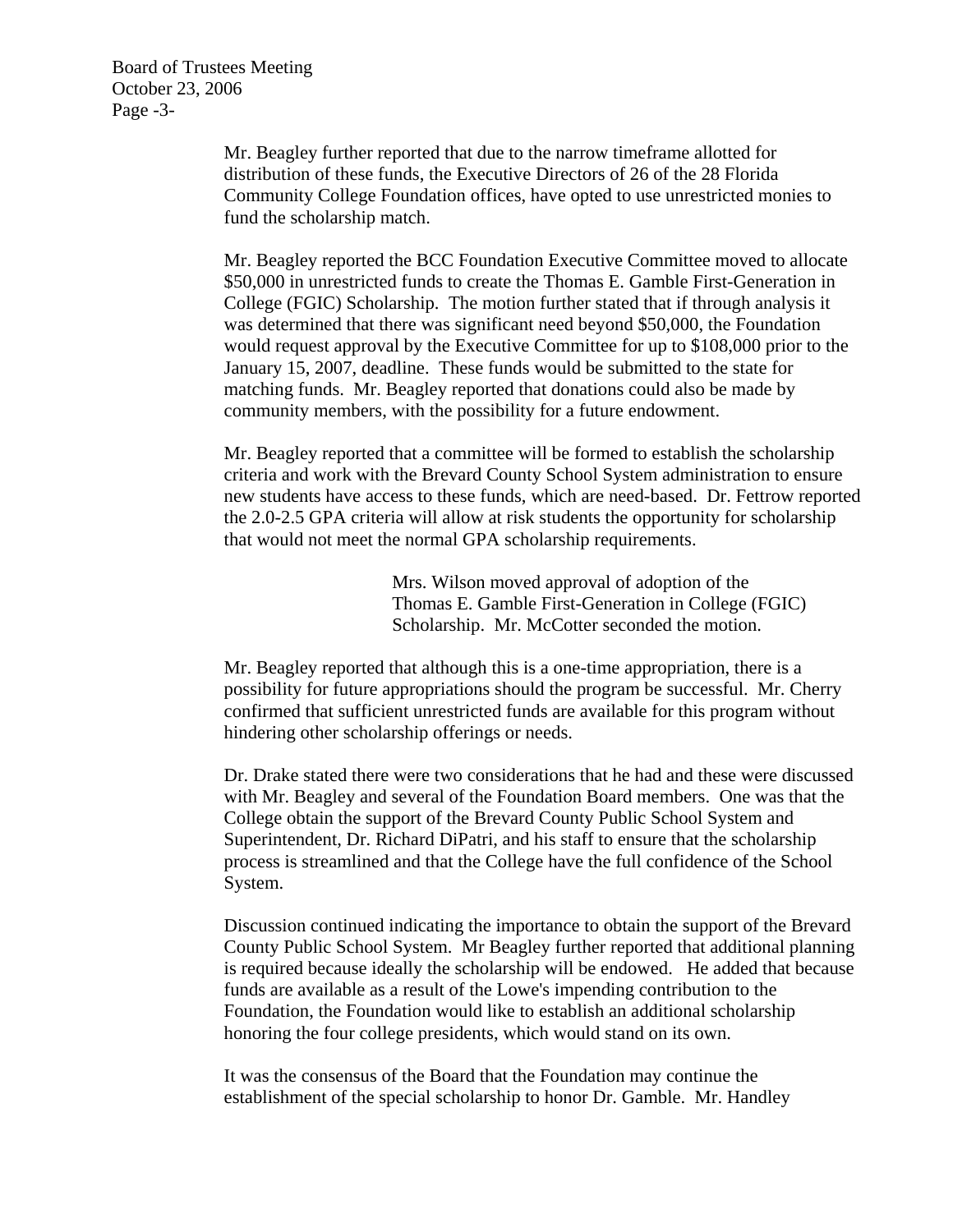Board of Trustees Meeting October 23, 2006 Page -4-

> confirmed the Board of Trustees approves the annual budgets for the College direct support organizations. The Board reached consensus that the Foundation may proceed with the scholarship without formal approval by the Board. Mr. Cherry added that once the Foundation Board determines the contribution amount, a budget amendment will be submitted for Board of Trustees approval.

> > Mrs. Wilson withdrew her motion and Mr. McCotter withdrew his second.

b. Presentation – College Inservice Program (Addendum)

Dr. Drake reported on the college's professional development inservice program entitled, "Let's Make A Difference," which was held on October 17 at the King Center. He reported the program was exceptionally well done and the inspirational speaker/artist, Jason Anthony, was particularly motivational. Drs. Drake and Astrab presented a video abstract of the inservice. Dr. Drake further reported that the piece of art created by Mr. Anthony is being preserved by the Art Department and will be displayed on each campus on a rotational basis in honor of Dr. Gamble.

# **6. CONSTRUCTION AND DEVELOPMENT:**

None.

# **7. OLD BUSINESS:**

# a. Report on Pending Legal Actions - Mr. Matheny (Addendum)

Mr. Mark Cherry, Associate Vice President, Finance, reported proceeds from the Palm Bay Academy purchase of the 17-acre parcel are restricted funds, available for plant maintenance and capital improvements. Mr. Handley suggested the Board be prepared to discuss proposed uses for these funds at the November 6 Board Workshop.

Mr. Cherry also reported payment of the Lowe's \$300,000 Foundation contribution should be forthcoming in the near future as construction will be starting soon. Dr. Purga reported that a meeting to discuss the construction timetable will be scheduled and invited Board participation.

# **8. NEW BUSINESS:**

a. Personnel Actions (Addendum)

The Personnel Actions were presented to the Board for information only; no action is required.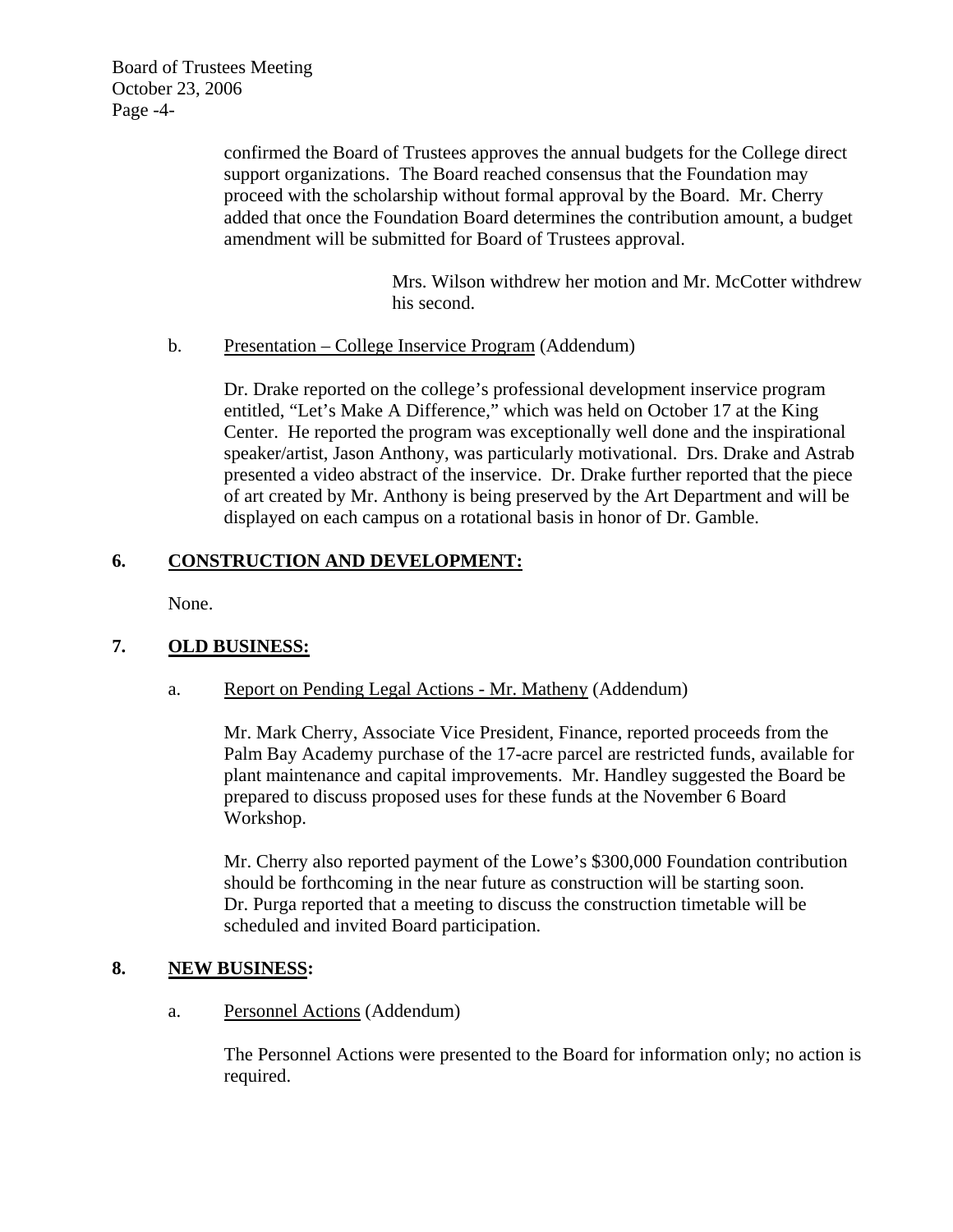# b. Review and Discussion of Legal Services to the College

Dr. Drake reported Mr. Matheny's resignation letter and a thorough discussion of legal service options was held at the Board Workshop.

> Mrs. Tsamoutales moved approval to accept Mr. Matheny's resignation. Mrs. Wilson seconded the motion. All those voting in favor of the motion - Tsamoutales, Wilson, and Handley; opposed - McCotter. Motion approved 3-1. (Theriac – absent)

c. Request for Future Board Meeting/Workshop Agenda Items

At the Board's request, the December 18, 2006, Board meeting will be held on the Melbourne Campus rather than at Cocoa. In addition, Mrs. Martin will revise the proposed 2007 Board meeting schedule to include an additional Melbourne meeting. Finally, it was requested a Workshop be scheduled on January 22, 2007, which can be cancelled if no need exists.

# **9. FINANCIAL ACTIONS:**

a. Approval of Monthly Budget Status Report, September 2006 (Addendum)

Approved – consent agenda.

b. Approval of Capital Outlay Budget Amendment (Addendum)

Approved – consent agenda.

c. Approval of the Direct Support Organization Quarterly Reports (Addendum)

Approved – consent agenda.

d. Approval of Disposal of Property (Addendum)

Approved – consent agenda.

e. Approval of Use of Academic Improvement Trust Funds for the Planetarium

Approved – consent agenda.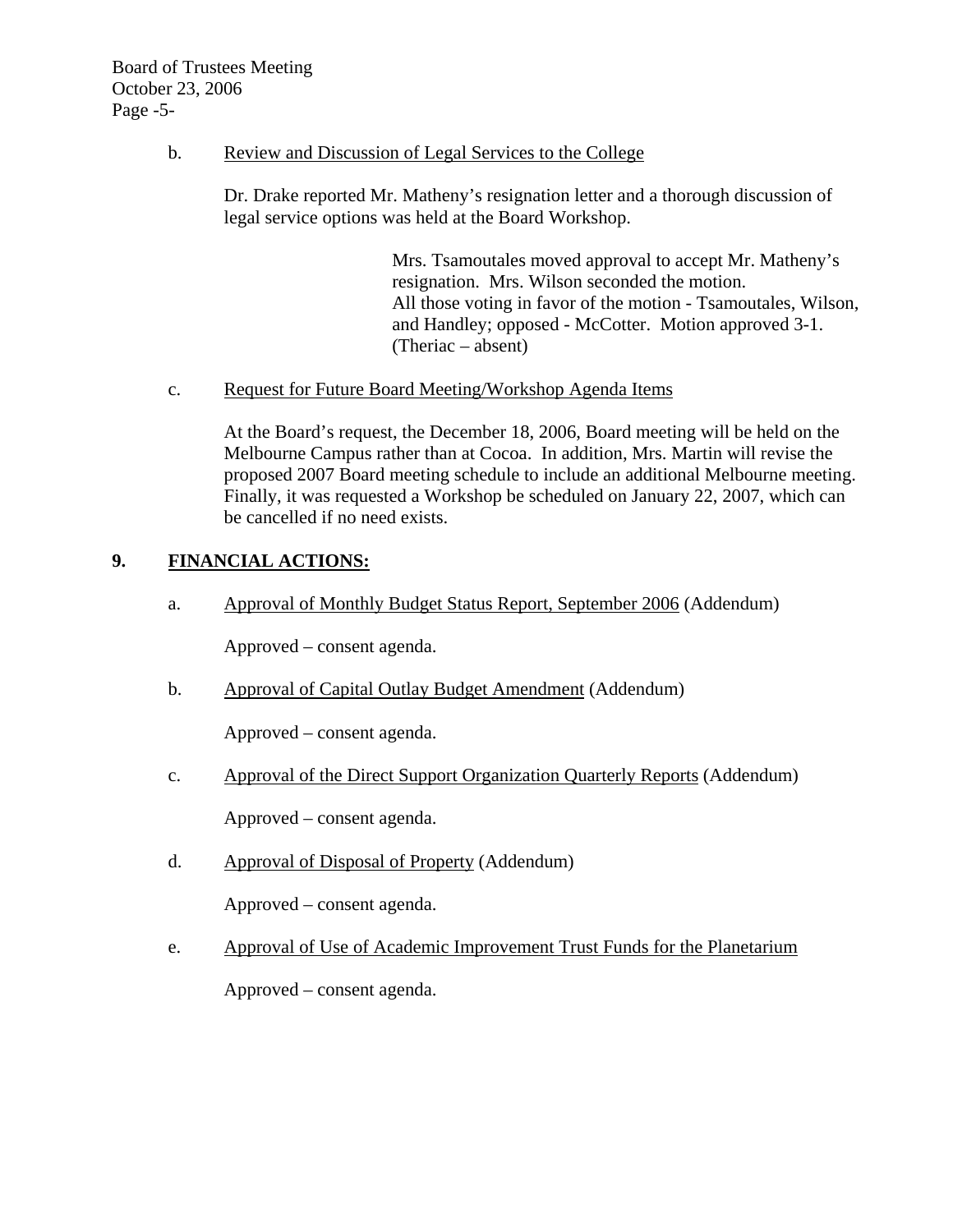Board of Trustees Meeting October 23, 2006 Page -6-

# **10. REPORT OF THE PRESIDENT:**

Dr. Drake reported much of his time has been spent meeting one-on-one or in small groups to orient him to the various functions of the College; his impressions have been positive. Meetings with the Vice Presidents, Provosts and other staff, as well as tours of the campuses, will be scheduled in the near future. Dr. Drake stated that he would summarize his perceptions of the College as well as interim goals he would propose, at the November 6 Board meeting.

Dr. Drake also commented that he had conferred with Mr. Handley about scheduling informal "orientation sessions" with the Vice Presidents, departments or units and the professional staff members who report to them. Mr. Handley invited all Board members to attend and participate in these orientation seminars.

# **11. COMMITTEE REPORTS**

a. Architect Selection:

No report.

# b. Alumni Association:

No report; however, Mrs. Wilson reported she would like to discuss plans regarding the Alumni Foundation with Dr. Drake and Mr. Beagley.

c. BCC Foundation:

No report.

d. Cocoa Village Playhouse:

Mr. McCotter deferred to Dr. Fettrow as he was unable to attend the last meeting. Dr. Fettrow reported first show revenues were up from last year. She further reported that plans for the annex are now final and meetings with the Construction Manager and Playhouse liaison are taking place. At the appropriate time, the guaranteed maximum price (GMP) will be presented to the Board.

e. Insurance Committee:

No report.

f. King Center for the Performing Arts:

No report.